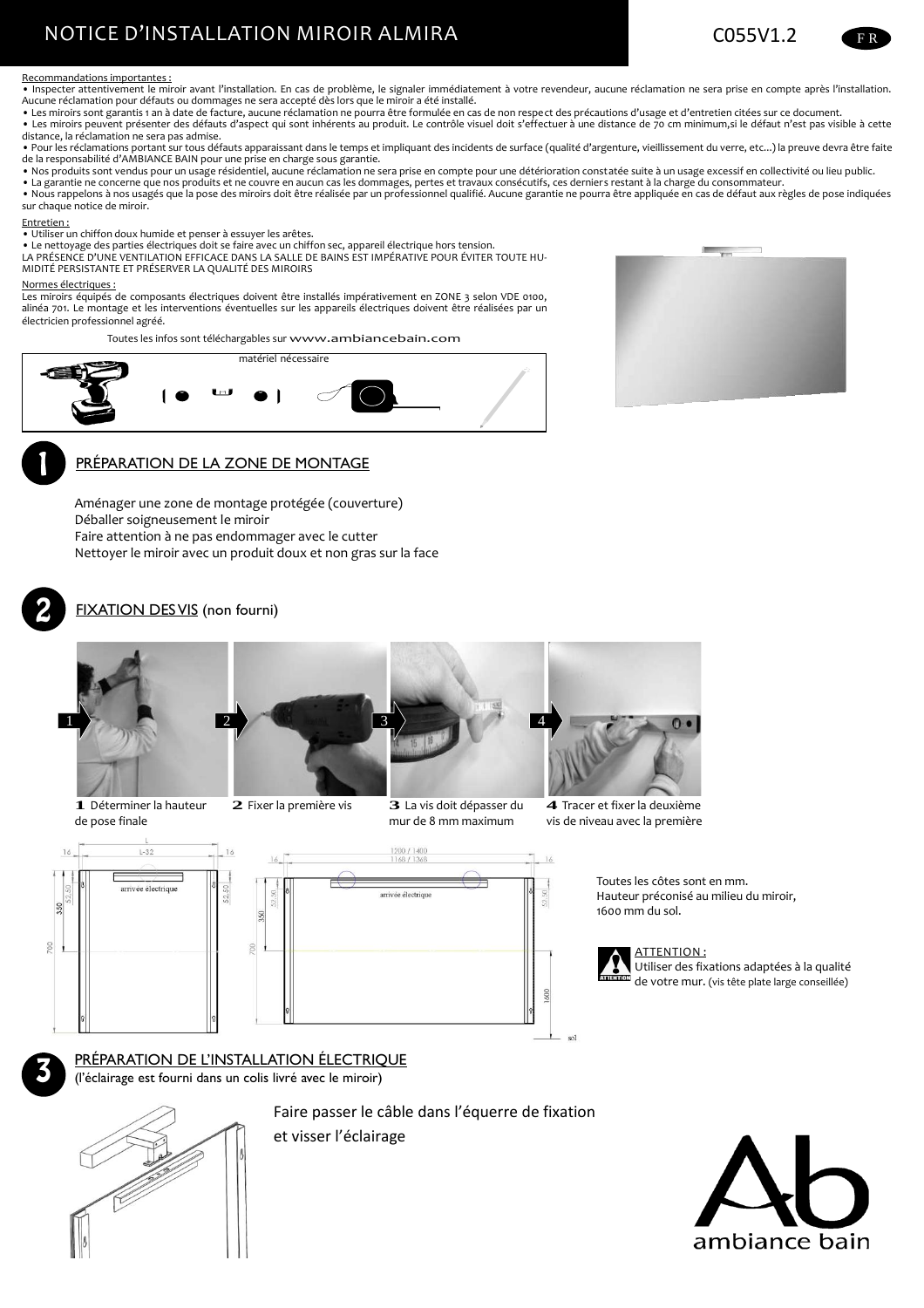

RACCORDER LE CÂBLE ÉLECTRIQUE DE L'ÉCLAIRAGE PAR UN BRANCHEMENT DIRECT (conformément aux normes en vigueur, le branchement doit être réalisé par un professionnel)







# **ACCROCHER LE MIROIR SUR LES VIS**





www.ambiancebain.com / www.ambiancebain.co.uk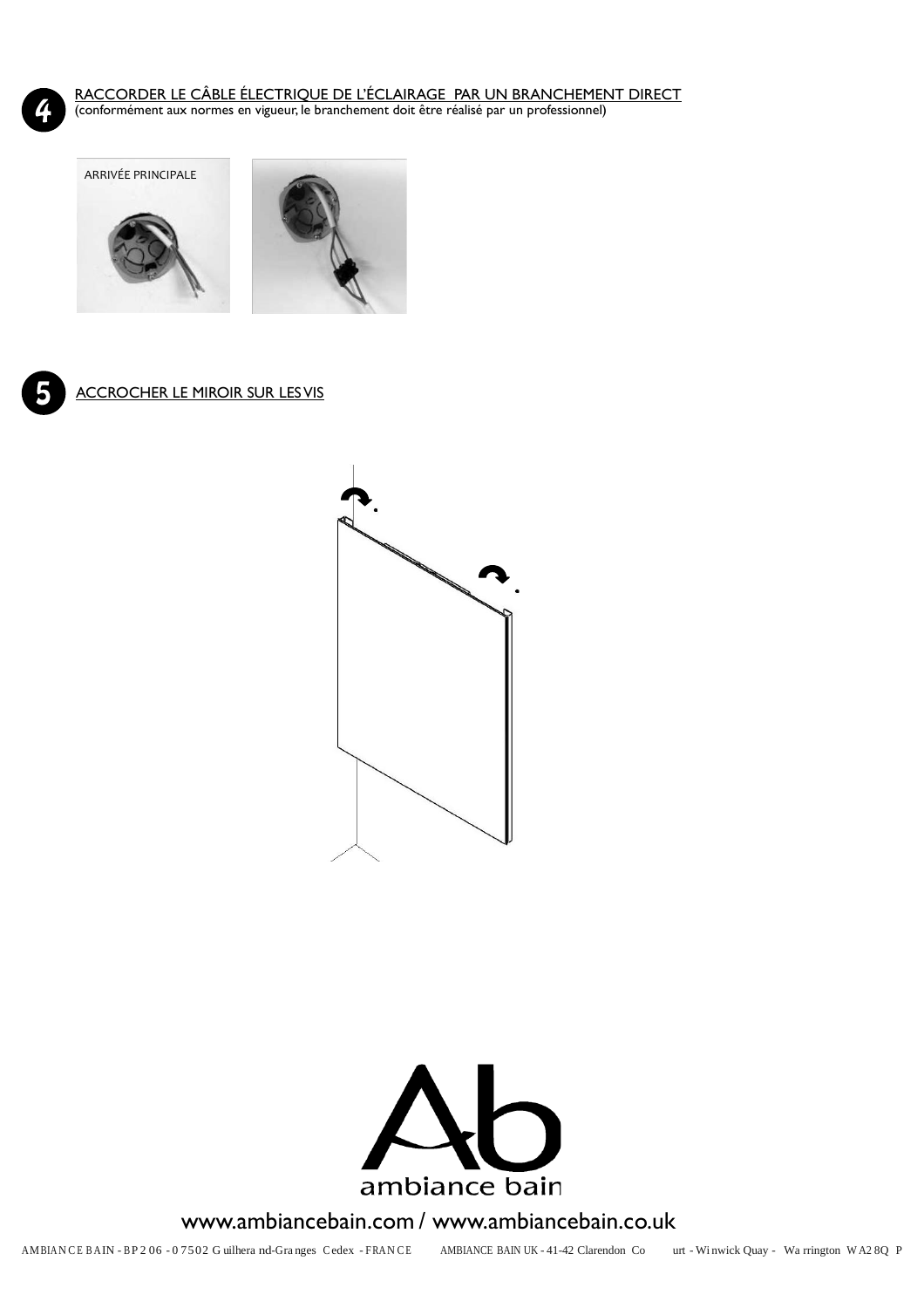# FITTING INSTRUCTION ALMIRA MIRROR

### **Important**

• Carefully inspect the mirror before installation. If there are any problems, report it immediately to your dealer as no claim for damage will be considered after installation. No claims for defects or damages will be accepted once the mirror has been installed. • Mirrors are guaranteed for one year from date of invoice, no claim will be considered if product has not been installed and cared for as recommended in our fitting and care ins-

tructions. • The mirror may have defects which are naturally associated to the product. The visual inspection must take place at a minimum of 70cm. If the defect is not visible at this distance

the claim will not be accepted. • For claims about defects appearing over time (e.g. de-silvering, ageing of glass etc.) the product must be inspected by a representative of Ambiance Bain to clarify if there is a viable claim.

- The guarantee covers products in domestic use by the consumer only and not commercial or business use.
- Liability is limited to individual products and does not cover consequential loss/damage or any further unfitting/refitting costs or financial compensation.<br>• Installation must be made by a qualified professional, the gu

#### Maintenance :

• For mirrors, use a chamois leather, and dry the edges with a suitable soft cloth.<br>• Use a dry cloth to clean any electric components, they must be switched off<br>OUR MIRROR WILL DETERIORATE THROUGH EXCESSIVE WATER SPILLAGE VISED THAT EVERY BATHROOM SHOULD BE WELL VENTILATED AND FITTED WITH A SUITABLE EXTRACTOR FAN TO AVOID ANY PERSISTENT HUMIDITY TO PRESERVE THEIR QUALITY.

Electrical installation :<br>Mirrors with electrical components must only be installed in ZONE 3. Installation and fitting of all electrical items<br>must be completed by a qualified electrician. Any final decisions regarding th the electrician. All electrical items must be tested prior to installation, as liability is limited to replacement items only.

All information is dowloadable from the website [www.ambiancebain.com](http://www.ambiancebain.com/)





C055V1.2

## PREPARATION OF THE INSTALLATION AREA

Set up a protected installation area (blancket) Unpack carefully the mirror Be careful do not damage with the stanley knife Clean the mirror with a mild, non-greasy product on the front



## FIX THE SCREWS (not provided)





**1** Determine the finished height







**4** Place the second screw aligning it with the first one

*All dimensions are in mm. Recommended height 1600 mm at the middle of the mirror to the floor.*



floor

CAUTION: Ensure that you use the correct fixing according to the type of wall material.

PREPARATION OF THE ELECTRICAL INSTALLATION (lighting is packaged in a bag within the mirror)



**1** ah the bracket and Pass the cable through the bracket and screw lighting